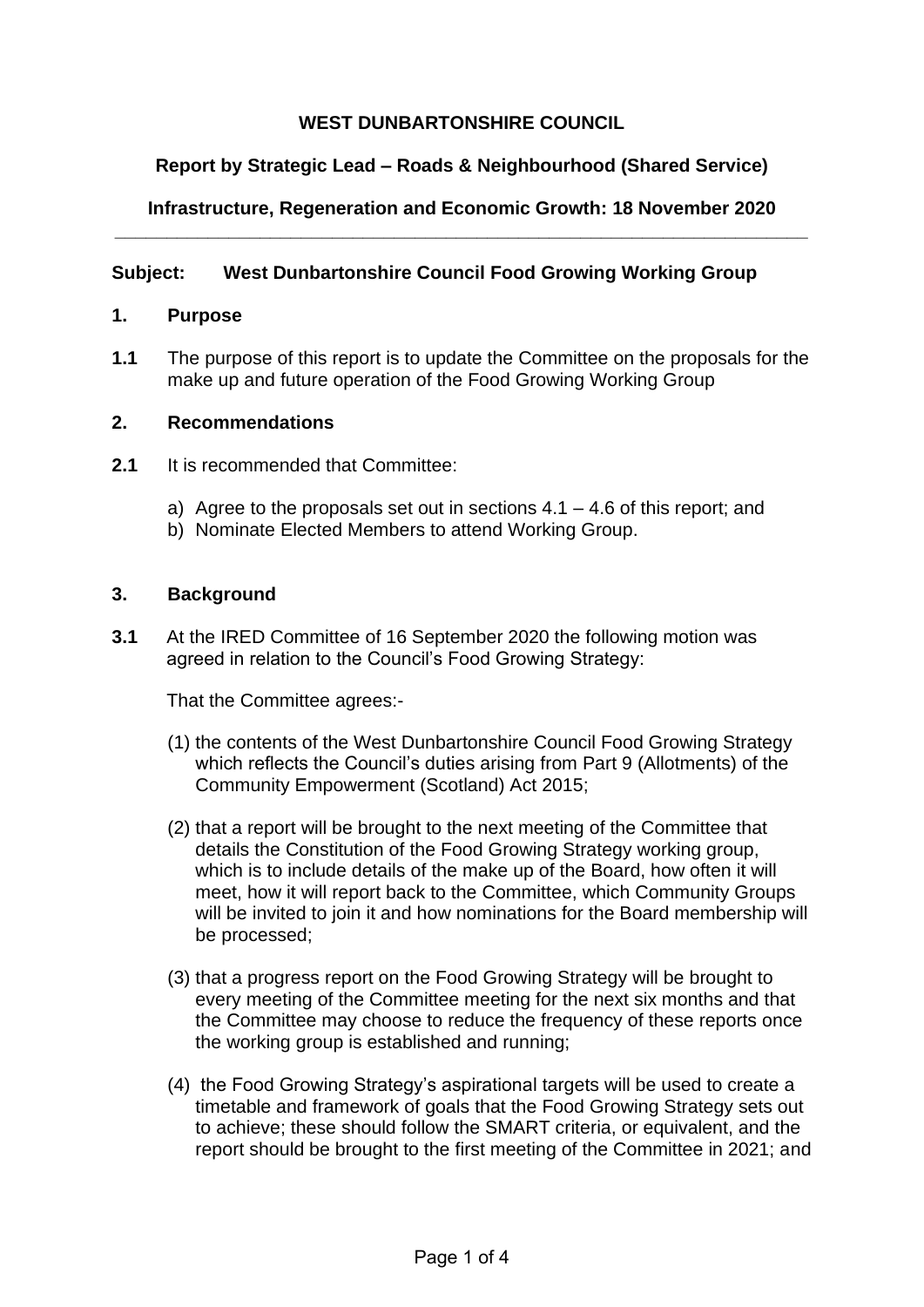(5) the progress of the Food Growing Strategy will be made visible on the Council's website, to allow interested parties to monitor achievements.

### **4. Main Issues**

**4.1** It is proposed that membership of the Food Growing working group is made up as follows:

Council Officers:

Greenspace Planning Environmental Health (contaminated land) Asset Management **Education** 

2 x Elected Members (one from the Administration Group and one from the Opposition Group)

#### External Groups

Environment Trust Leamy Foundation Growing West Dunbartonshire (3 x nominations) Castlegreen Allotment Society

- **4.2** It is proposed that the Council's Greenspace Manager will chair the first meeting of the group and the group will then agree a rolling chair structure.
- **4.3** Meetings of the group will be scheduled every two months
- **4.4** Other relevant groups/individuals would be invited as necessary to deal with specific subjects.
- **4.5** At the first meeting the group would agree what the focus would be in the short/medium/long term. The short term focus would be to further develop the Action Plan with SMART objectives.
- **4.6** The Working Group progress will be reported to every second IRED Committee for an initial 12 month period.

### **5. People Implications**

**5.1** There are no direct people implications resulting from this report.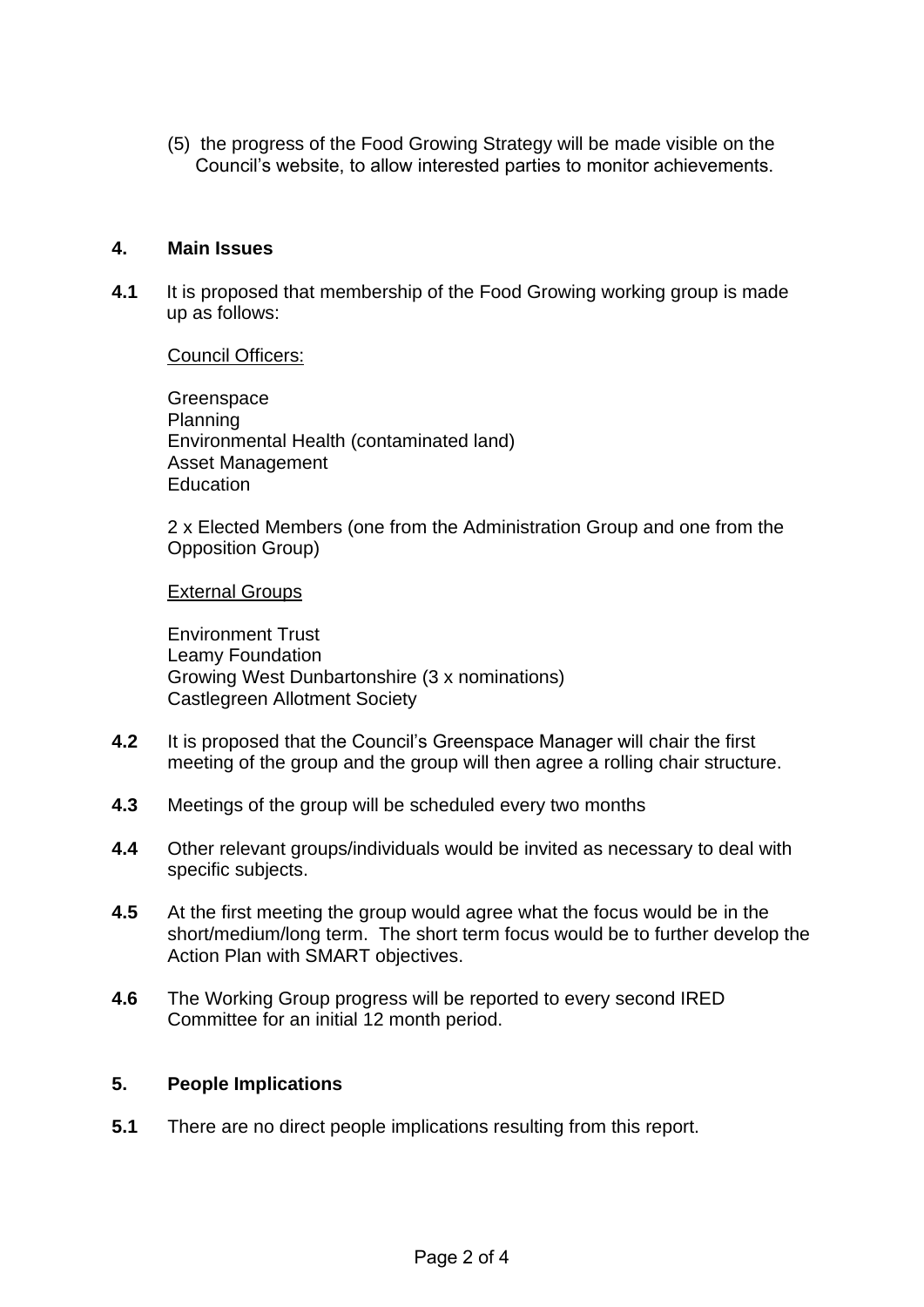## **6. Financial and Procurement Implications**

**6.1** There are no Financial or Procurement implications arising from this report

## **7. Risk Analysis**

The Council has a duty under the Community Empowerment (Scotland) Act 2015 to develop a Food Growing Strategy. There is a risk that if the Council fails to produce a Food Growing Strategy, this may lead to legal action and reputational damage.

## **8. Equalities Impact Assessment (EIA)**

**8.1** An initial screening confirms there is no adverse impact.

## **9. Consultation**

**9.1** A public consultation on the development of the Food Growing Strategy has taken place. The consultation will play a major part in the success of this Food Growing Strategy by setting actions that work towards what people really want.

The consultation engaged with 65 community food growing groups, 275 residents that are on the allotment waiting list, schools and nurseries, Community Councils and Council Officers from Environmental Health and Forward Planning.

## **10. Strategic Assessment**

- **10.1** This report supports the following Council Strategic objectives:
	- A Strong local economy and improved employment opportunities.
	- Supported individuals, families and carers living independently and with dignity.
	- Meaningful community engagement with active empowered and informed citizens who feel safe and engaged.
	- Open, accountable and accessible local government.
	- Efficient and effective frontline services that improve the everyday lives of residents.

### **Gail MacFarlane**

Strategic Lead – Roads & Neighbourhood (Shared Service) Date: 09 November 2020